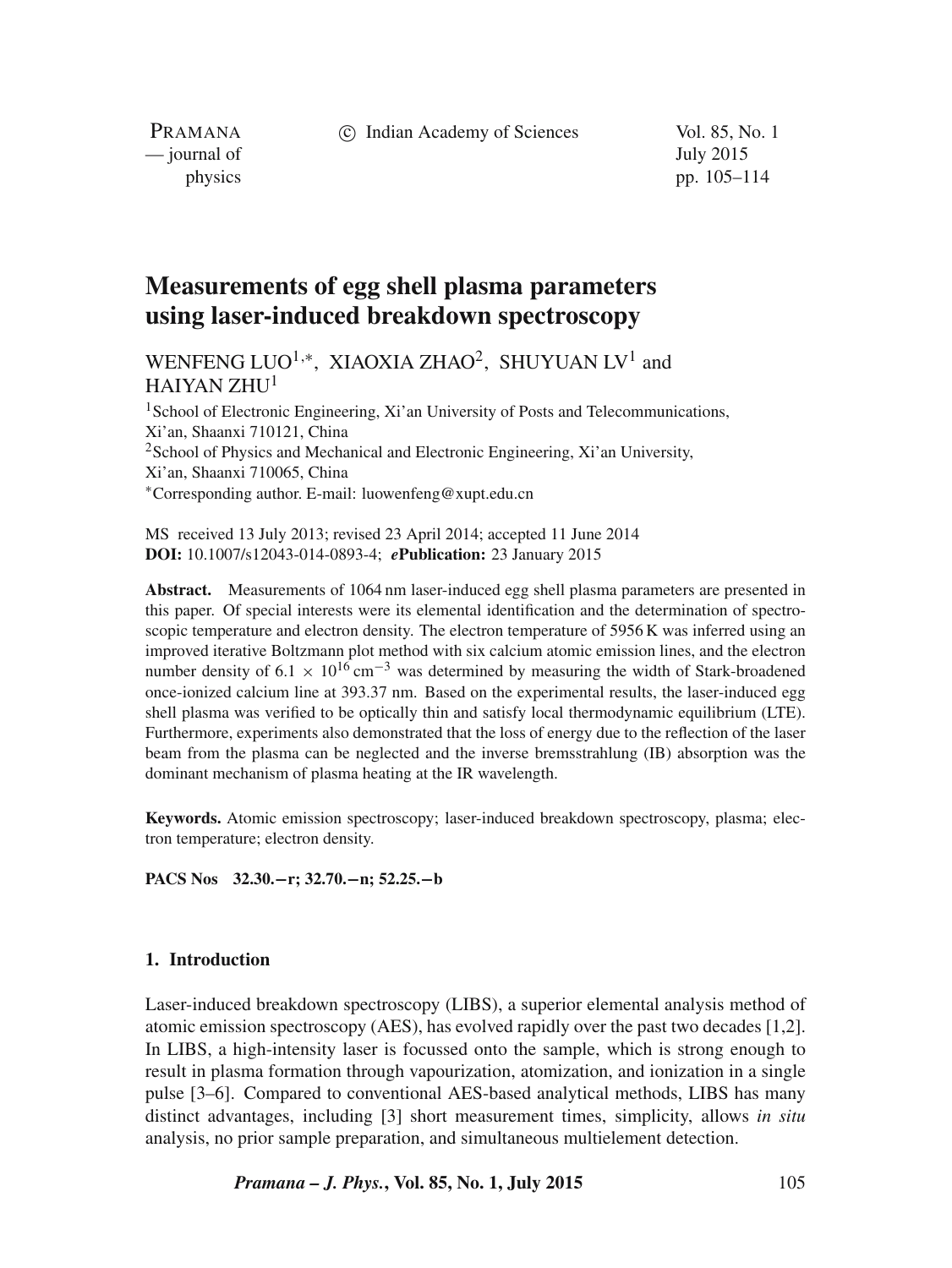## *Wenfeng Luo et al*

Compared to the production of plasma, qualitative and quantitative analyses are not insignificant because the spectral emission intensity in the laser-induced plasma is determined not only by the concentration of the element in the sample, but also by the properties of the laser (pulse energy, wavelength, etc.), the sample and the surrounding gas [7]. Furthermore, the laser ablation processes (dissociation, atomization, ionization, and excitation) also influence the amount of the ablated mass, which in turn depend on the characteristics of the plasma (electron temperature and electron density). So, knowing these properties is beneficial for achieving accurate qualitative and quantitative analyses [4,8].

Recently, some applications of LIBS technique have been proposed in the fields of environmental monitoring, steel industry, biomedical studies, art conservation, and even in space exploration [9–12]. Though the LIBS technique has been used to assess the elements in biological samples [13,14], the application of LIBS to study egg shell is not reported yet.

In this paper, the elemental composition of the egg shell crushed to a size of about  $1 \times 1$  cm was identified, and the electron density and electron temperature of laserinduced egg shell plasma were also reported. With the experimental results, the models of the plasma (local thermodynamic equilibrium and optically thin) were verified, and some other plasma parameters (plasma frequency, inverse bremsstrahlung coefficient, etc.) were calculated as well.

#### **2. Experimental set-up**

The schematic diagram of the experimental system used for LIBS experiments performed under atmospheric conditions is depicted in figure 1. It consists of a laser, a spectrometer with in-built charge-coupled device (CCD), and a computer for control and data acquisition. A Q-switched Nd:YAG laser (SGR, Beamtech Optronics) delivers a pulse energy of



**Figure 1.** LIBS set-up for experiments.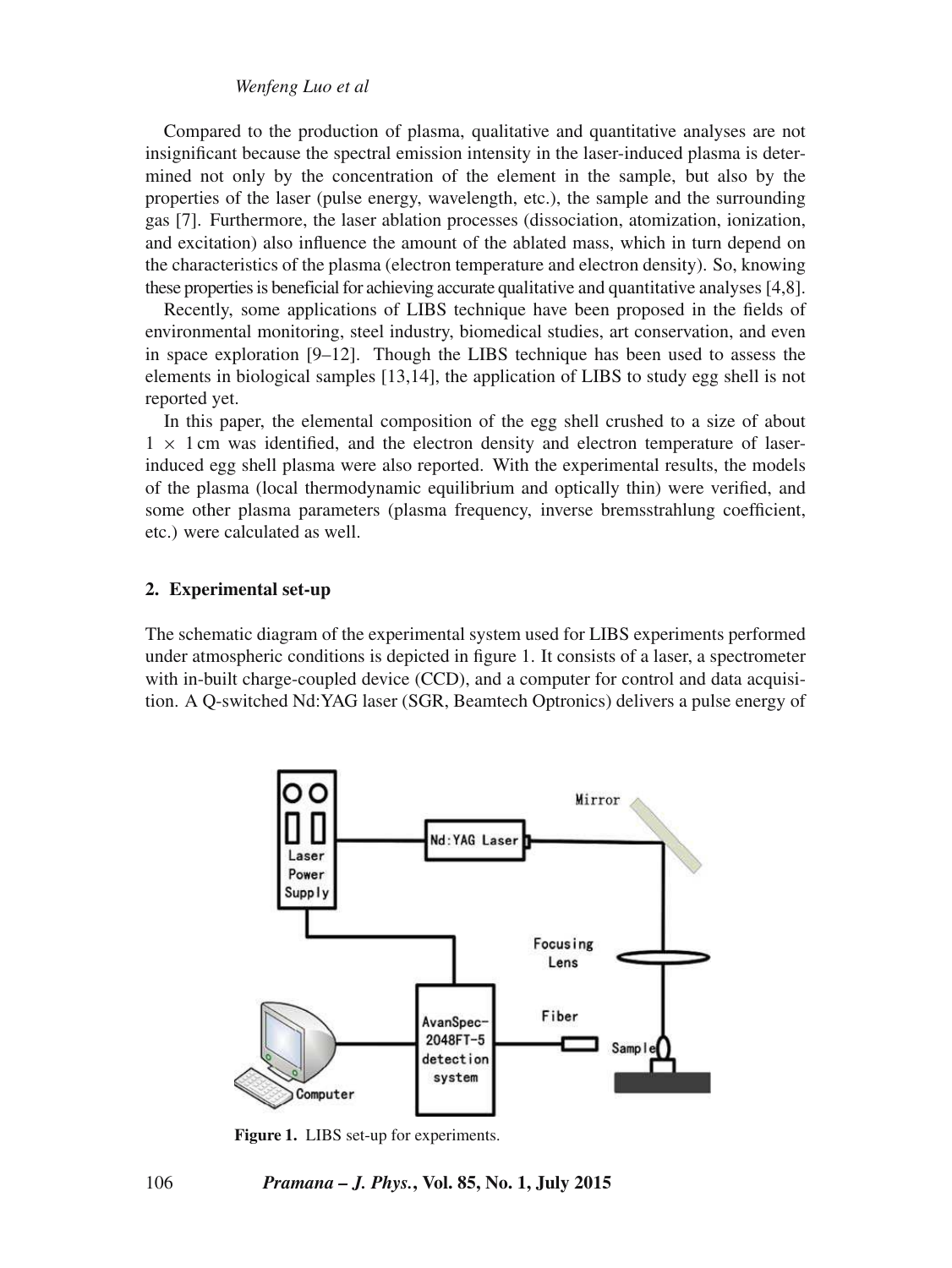117 mJ at the fundamental wavelength of 1064 nm and produces a 19.7 ns duration pulse at a repetition frequency of 1 Hz. The pulsed laser beam is focussed to a spot of about  $200 \mu$ m in radius (OLYMPUS BX51) on the egg shell by using a 150 mm focal length lens.

Plasma emissions were collected at the right angle to the direction of the plasma expansion through a broadband spectrometer AvanSpec-2048FT-5 (Avantes, Holland, 200–720 nm range, 0.06–0.08 optical resolution with 2400–1800 grooves/mm). One end (200  $\mu$ m in diameter) of the fibre bundle was used to collect the light, and its other five ends were connected to the entrance slits  $(10 \mu m)$  in diameter) of the spectrometer. The corresponding Q-switch output of the laser was served as the external hardware trigger for the spectrometer to perform a single scan at the rising edge of transistor–transistor logic (TTL) pulse.

In order to keep the signal relatively stable, an XYZ translation stage was used and the lens-to-sample distance was a little less than the focal length. Emissions from ten laser pulses were averaged with background subtracted through AvaSoft-LIBS software and stored in a personal computer for subsequent analysis. At the same time, a delay time  $(5 \mu s)$  between the laser shot and the initiation of data acquisition was chosen in our experiment to obtain a good compromise between the signal background ratio (SBR) and the line emission intensity. All the experiments were performed at room temperature in air at atmospheric pressure and the sample was a normal egg shell collected in Xi'an, China.



**Figure 2.** Segments of emission spectra of laser-induced egg shell plasma.

*Pramana – J. Phys.*, Vol. 85, No. 1, July 2015 107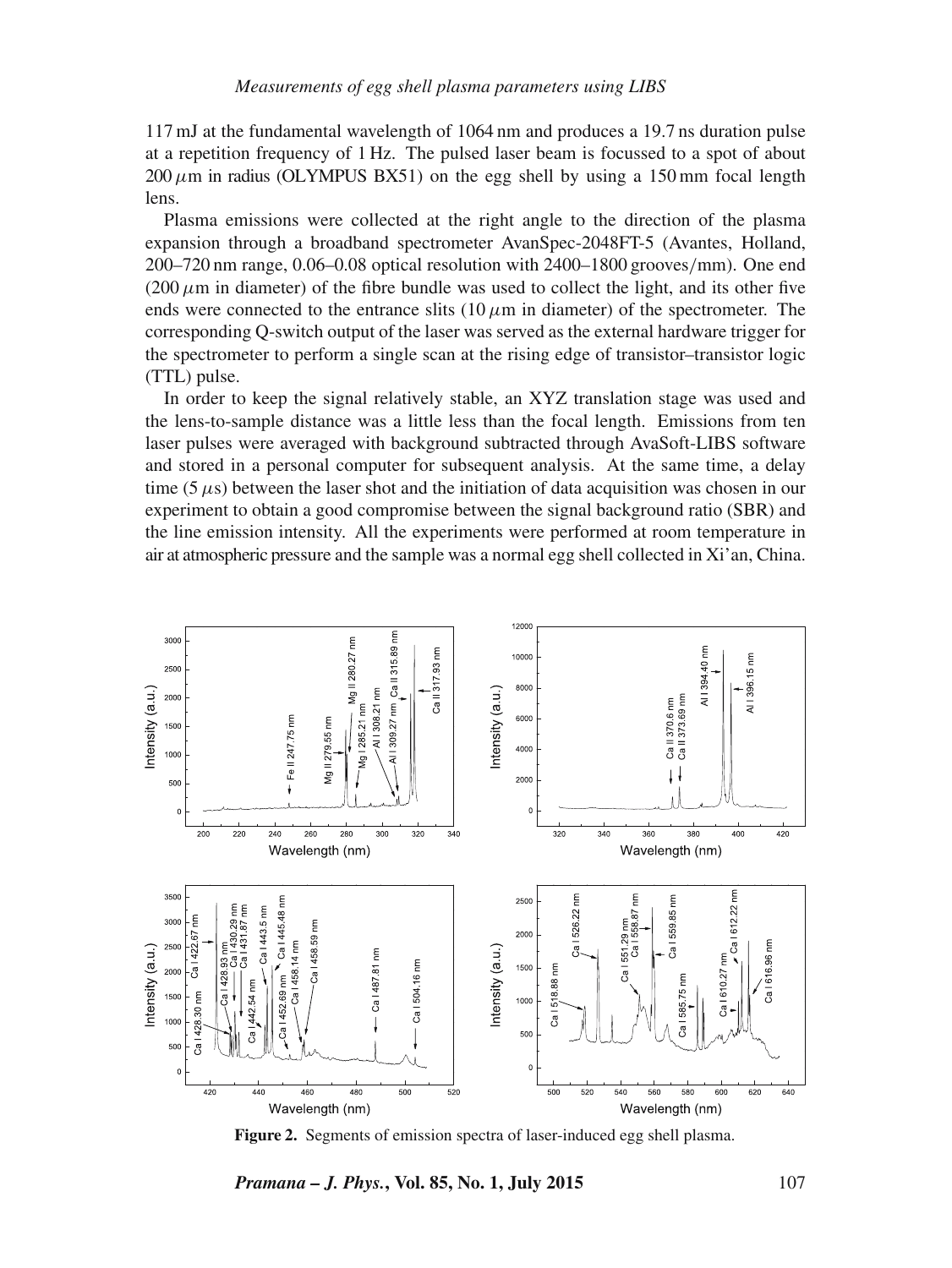## **3. Results and discussion**

## 3.1 *Description of plasma emission*

Figure 2 shows the emission spectra averaged with ten single spectrum of laser-induced egg shell plasma in air in the 200–620 nm range. As can be seen in the figure, a typical spectrum is characterized by atomic, ionic emission lines and by continuum emission. At the beginning, after the plasma formation, the light emission is dominated by the continuum emission, which is caused by recombination radiation (free-bound) and bremsstrahlung emission (free-free) [6]. As time passes, the continuum emissions decrease dramatically, and ionic and atomic emissions begin to increase.

Based on NIST database [15], several representative emission lines belonging to iron, magnesium, aluminum, and calcium elements were identified and are shown by arrows in figure 2. Six calcium atomic emission lines were used to calculate the plasma temperature and the electron density of the egg shell plasma was inferred using the once-ionized calcium emission line at 393.37 nm. The corresponding parameters of the lines are presented in table 1.

## 3.2 *Determination of excitation temperature*

Plasma characteristics such as excitation temperature and electron density are vital for understanding the processes that govern laser ablation. In laser-induced plasmas, the

| <b>Species</b> | Wavelength (nm) | $E_m$ (cm <sup>-1</sup> ) | $E_n$ (cm <sup>-1</sup> ) | $A_{mn}(10^7 \text{ s}^{-1})$ | $g_m$          | $g_n$          |
|----------------|-----------------|---------------------------|---------------------------|-------------------------------|----------------|----------------|
| Ca I           | 428.30          | 38551                     | 15210                     | 4.34                          | 5              | 3              |
| Ca I           | 428.93          | 38464                     | 15157                     | 6                             | 3              | 1              |
| Ca I           | 430.25          | 38551                     | 15315                     | 13.6                          | 5              | 5              |
| Ca I           | 431.87          | 38464                     | 15315                     | 7.40                          | 3              | 5              |
| Ca I           | 442.54          | 37748                     | 15157                     | 4.98                          | 3              | 1              |
| Ca I           | 443.5           | 37751                     | 15210                     | 6.70                          | 5              | 3              |
| Ca I           | 445.48          | 37757                     | 15315                     | 8.70                          | $\overline{7}$ | 5              |
| Ca I           | 452.69          | 43933                     | 21849                     | 4.10                          | 3              | 5              |
| Ca I           | 458.14          | 42170                     | 20349                     | 2.10                          | 7              | 5              |
| Ca I           | 458.59          | 42171                     | 20371                     | 2.30                          | 9              | 7              |
| Ca I           | 487.81          | 42343                     | 21849                     | 1.88                          | $\overline{7}$ | 5              |
| Ca I           | 504.16          | 41679                     | 21849                     | 3.30                          | 3              | 5              |
| Ca I           | 518.88          | 42919                     | 23652                     | $\overline{4}$                | 5              | 3              |
| Ca I           | 526.22          | 39333                     | 20335                     | 6                             | 1              | 3              |
| Ca I           | 551.29          | 41786                     | 23652                     | 11                            | 1              | 3              |
| Ca I           | 558.87          | 38259                     | 20371                     | 4.90                          | 7              | 7              |
| Ca I           | 559.85          | 38192                     | 20335                     | 4.30                          | 3              | 3              |
| Ca I           | 585.75          | 40719                     | 23652                     | 6.60                          | 5              | $\mathfrak{Z}$ |
| Ca I           | 610.27          | 31539                     | 15157                     | 0.96                          | 3              | 1              |
| Ca I           | 612.22          | 31539                     | 15210                     | 2.87                          | 3              | 3              |
| Ca I           | 616.96          | 36575                     | 20371                     | 1.90                          | 5              | $\overline{7}$ |
| Ca II          | 393.37          | 25414                     | $\overline{0}$            | 14.70                         | 4              | $\mathfrak{2}$ |

**Table 1.** Physical parameters for Ca I and Ca II transitions used in our experiments.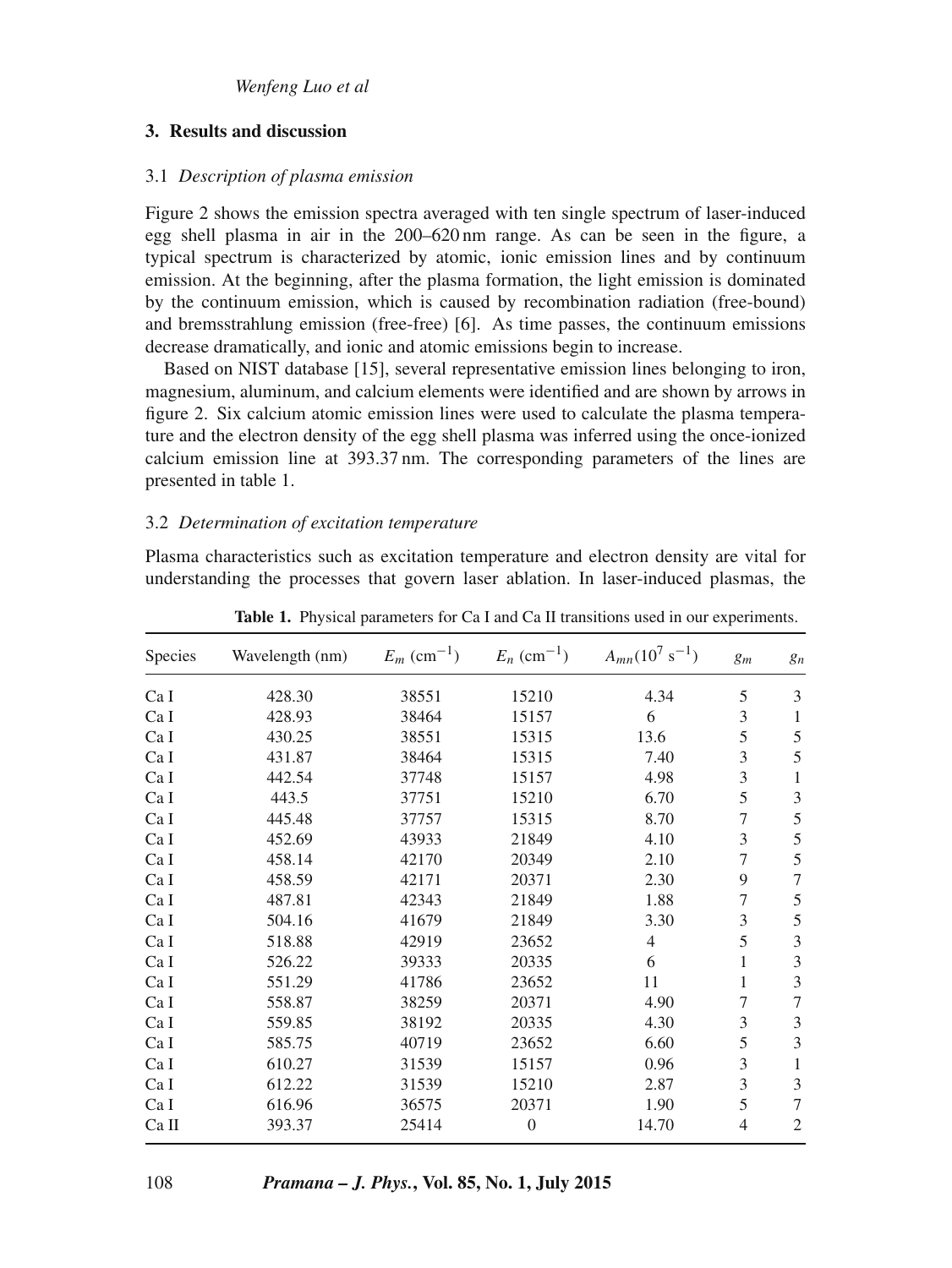## *Measurements of egg shell plasma parameters using LIBS*

kinetic, excitation, ionization, and radiative energies of the system are described by the Maxwell, Boltzmann, Saha, and Planck functions, respectively [5]. However, when electron collision dominates, the state of the typical LIBS plasma can be described by local thermodynamic equilibrium, and the single plasma electronic excitation temperature  $T_e$ satisfies the Boltzmann, Saha, and Maxwell distributions. In this state, the population of the excited levels for each species obeys the Boltzmann distribution [16]:

$$
\ln\left(\frac{\lambda_{mn}I_{mn}}{hc g_m A_{mn}}\right) = -\frac{E_m}{kT_e} + \ln\left(\frac{N(T)}{U(T)}\right),\tag{1}
$$

where  $A_{mn}$  is the transition probability,  $\lambda_{mn}$  is the wavelength, *h* is the Plank's constant,  $g_m$  is the statistical weight of the upper level, *c* is the speed of light in vacuum,  $E_m$  is the upper level energy,  $k$  is the Boltzmann constant,  $T_e$  is the electron temperature,  $U(T)$ is the partition function, and  $N(T)$  is the total number density of the species. A plot of the left-hand side of the equation vs.  $E_m$  has a slope of  $-1/(kT_e)$ . Therefore, the plasma temperature can be inferred using linear regression.

A series of lines from different excitation states of the same species instead of just a pair usually lead to greater precision of the plasma temperature evaluation. However, the transition probability values given in the literature exhibit significant degrees of uncertainty (from 5 to 50%) [5]. To minimize the uncertainty in determining egg shell temperature, an improved iterative Boltzmann plot method was used in [17]. First, 21 Ca I emission lines were selected as potential candidates for calculating the temperature as shown in figure 3. Apparently, when all the measured calcium lines were used for calculating the temperature, a rather scattered Boltzmann plot was obtained leading to an unreliable plasma temperature value. In order to reduce the scatter, the distance of each datum to the fitting line was calculated and the datum with the maximum distance was discarded. Then, the regression function was recalculated with the remaining data until the threshold value of 0.99 was reached. After 15 iterations, plasma temperature of 5956 K with a better



**Figure 3.** Boltzmann plot with 21 Ca I emission lines in laser-induced egg shell plasma. The fitting correlation coefficient  $R = 0.67019$ .

*Pramana – J. Phys.***, Vol. 85, No. 1, July 2015** 109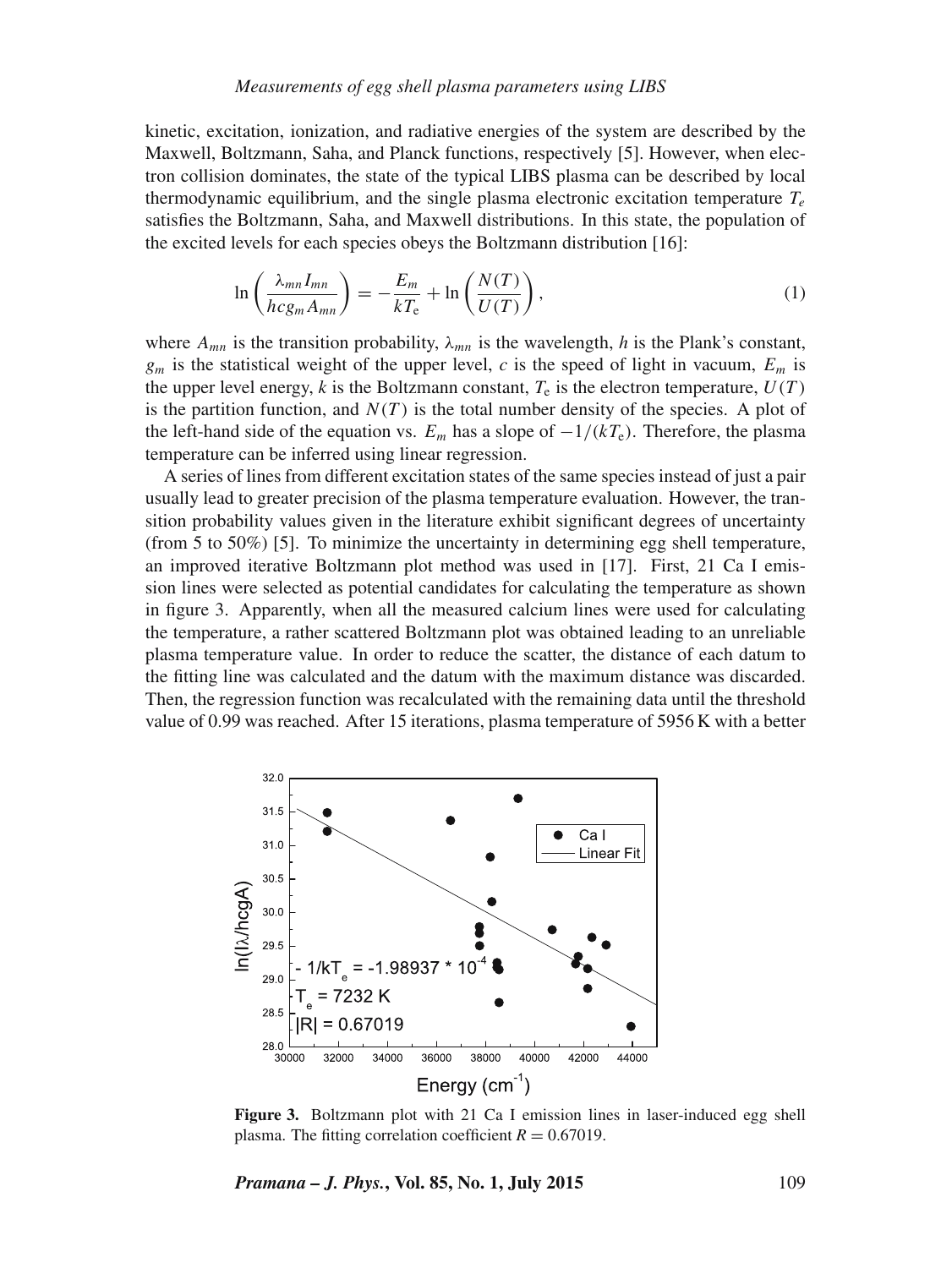*Wenfeng Luo et al*



**Figure 4.** Boltzmann plot with six Ca I emission lines in laser-induced egg shell plasma. *R* increases to 0.99542 after 15 iterations.

regression coefficient of 0.99542 was obtained which is shown in figure 4, and the corresponding parameters of the calcium lines are presented in table 1 as well. Similarly, figure 5 also depicts the variations of R and  $T<sub>e</sub>$  with the iterations. The experiments showed that with the scatter removed, the accuracy and precision of the measurements were substantially improved.

## 3.3 *Determination of electron density*

The plasma electron density can be obtained using the spectroscopic method, which requires measuring the Stark broadening of plasma lines [5]. In laser-induced plasma,



**Figure 5.** Variations of correlation coefficient and plasma temperature vs. the iteration for Ca I emission lines in laser-induced egg shell plasma.

#### 110 *Pramana – J. Phys.***, Vol. 85, No. 1, July 2015**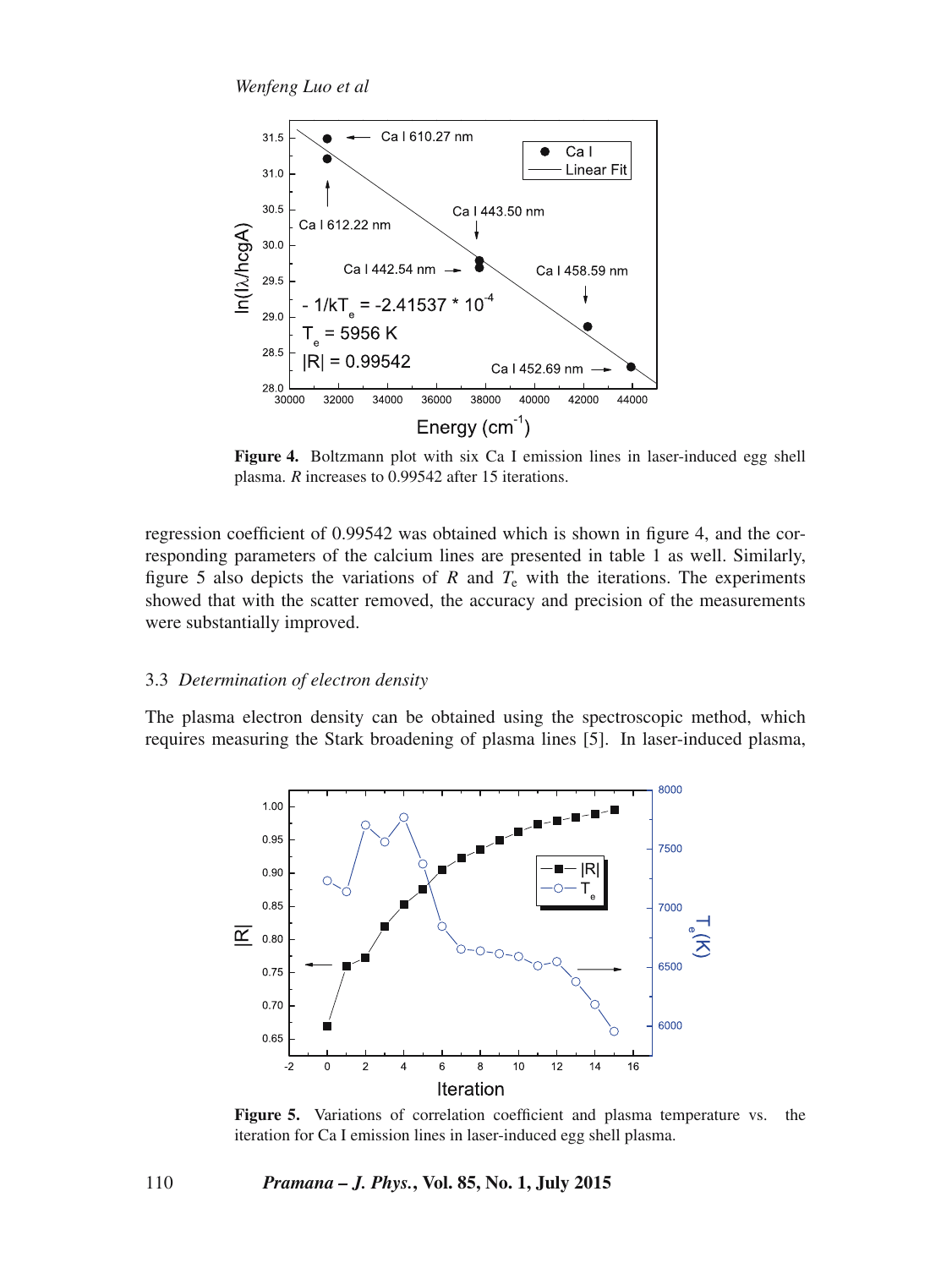the dominant broadening mechanism of the line profile is [18]. The full-width at halfmaximum intensity (FWHM) of the Stark broadening is related to the electron density by the expression [19]

$$
\Delta\lambda_{1/2} = 2w \left(\frac{N_e}{10^{16}}\right) + 3.5A \left(\frac{N_e}{10^{16}}\right)^{1/4} \times [1 - 1.2N_{\text{D}}^{-1/3}] \times w \left(\frac{N_e}{10^{16}}\right), (2)
$$

where  $\Delta\lambda_{1/2}$  is the FWHM of the line, *A* is the ion broadening parameter, *w* represents the electron impact parameter and  $N<sub>D</sub>$  is the number of particles in the Debye sphere. For typical LIBS conditions, the contribution from ion broadening is negligible [5], and eq. (2) reduces to

$$
\Delta\lambda_{1/2} = 2w \left(\frac{N_e}{10^{16}}\right). \tag{3}
$$

Figure 6 shows the broadened profile of the once-ionized calcium emission line at 393.37 nm which was fitted with a Lorentzian line with a correlation coefficient of 0.995 and FWHM of 0.41 nm. With the value of the electron impact parameter [20], the electron number density was inferred to be  $6.1 \times 10^{16}$  cm<sup>-3</sup> with instrumental line broadening subtracted.

#### 3.4 *LTE requirement*

In the measurements of plasma temperature, LTE was hypothesized, which requires that the collision excitation and de-excitation processes predominate over the radiative



**Figure 6.** Stark-broadened profile of Ca II 393.37 nm in laser-induced egg shell plasma.

*Pramana – J. Phys.***, Vol. 85, No. 1, July 2015** 111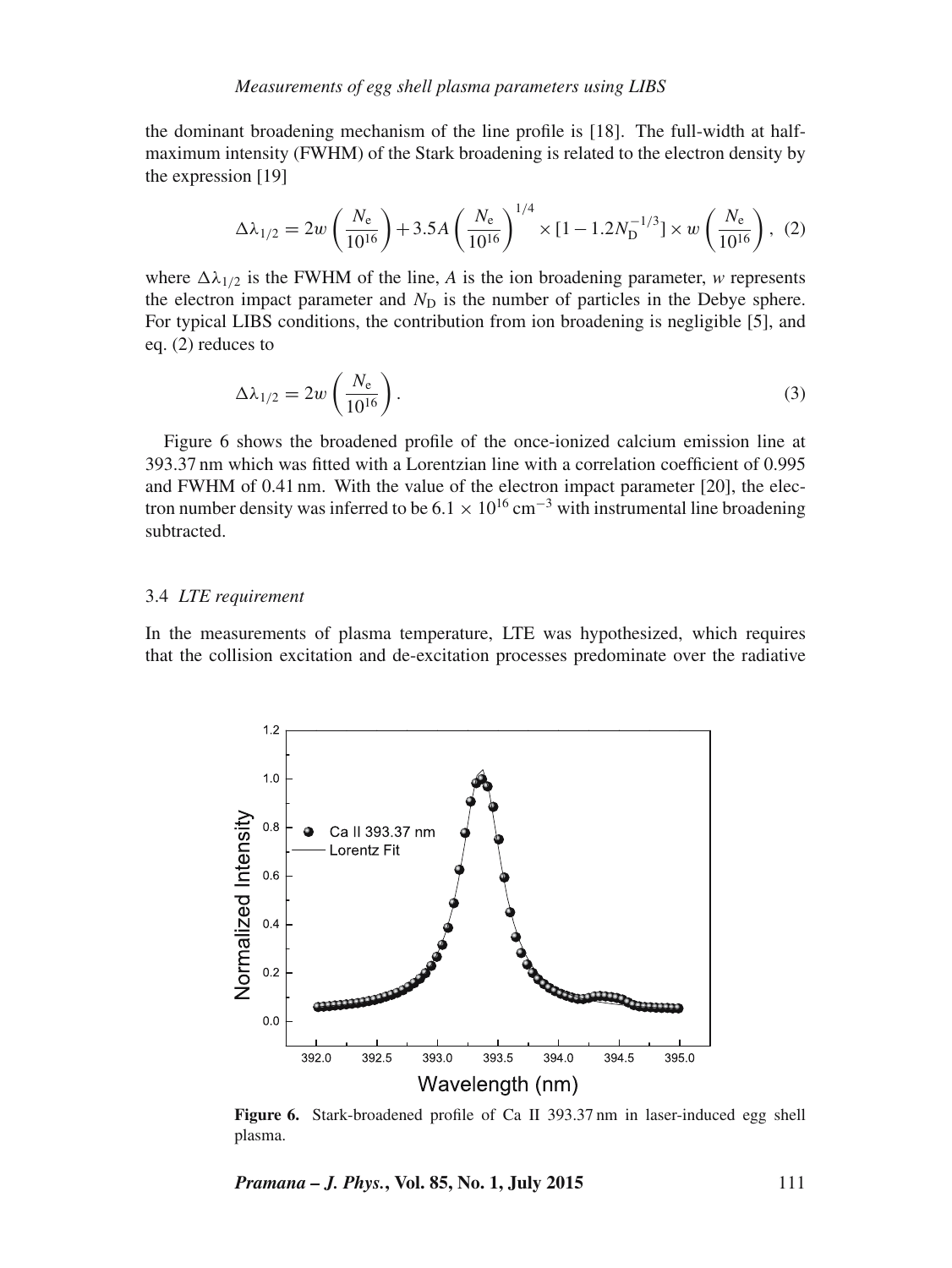processes and a minimum electron density is required [21]. The lower limit for the electron density for which the plasma will be in LTE is [6]

$$
N_e(\text{cm}^{-3}) \ge 1.6 \times 10^{12} T_e^{1/2}(K) [\Delta E(\text{eV})]^3, \tag{4}
$$

where  $\Delta E$  (eV) is the difference between the states which are expected to be in LTE, and  $T_e$  is the temperature of the plasma. With the lines being used, the maximum  $\Delta E$ is 3.1 eV (Ca II 393.37 nm), and the minimum electron number density should be  $3.7 \times 10^{15}$  cm<sup>-3</sup> with the temperature obtained earlier. As the requirement limit was much lower than the electron number density obtained, the condition for LTE was fulfilled for the laser-induced egg plasma in our experiments.

#### 3.5 *Self-absorption*

When the electron temperature is evaluated, the plasma should be optically thin for the lines used. This means that the radiation is not reabsorbed along the optical path between the plasma and the detector [4]. In the absence of self-absorption, the intensity ratio  $(I_2/I_1)$  of two emission lines from similar species with the same upper energy level should be the same as the ratio of  $(Y_2/Y_1)$ , where *Y* represents  $(g_mA_{mn}/\lambda)$  according to the Boltzmann distribution [5,6,16]. Take Ca I 612.22nm, Ca I 610.27nm, Ca I 428.93nm and Ca I 431.87 nm. The observed intensity ratios of  $I_{\text{Cal612.22 nm}}/I_{\text{Cal610.27 nm}}$  and  $I_{\text{Cal428.93 nm}}/I_{\text{Cal431.87 nm}}$  are 2.25 and 0.87, which are approximately equal to the value 2.98 of  $Y_{\text{Cal612.22 nm}}/Y_{\text{Cal610.27 nm}}$  and 0.82 of  $Y_{\text{Cal428.93 nm}}/Y_{\text{Cal431.87 nm}}$  within the experimental uncertainty.

Furthermore, among the emission lines used in our experiments, no flat-topped profiles or dips at the final frequencies were found, and even the resonance line 393.37 nm was very well fitted with a Lorentzian line ( $R^2 = 0.995$ , figure 6). All of these indicated that the current plasma was free from self-absorption and self-reversion.

#### 3.6 *Other parameters*

When a high-power nanosecond (19.7 ns in this case) laser pulse strikes a solid surface, a plume is produced initially due to rapid melting and vapourization of the sample surface [4]. The plasma plume gets elongated towards the incident laser beam as a result of laser– plasma interaction. That is to say, some of the laser energy may be transmitted through the plasma volume, some scattered, and the rest absorbed [6]. After the end of the pulse, adiabatic expansion of the plasma occurs.

The process of laser–plasma interaction depends on the electron temperature and electron density. As is known, the laser beam will be reflected when the plasma frequency becomes less than the laser photon frequency [22]. The plasma frequency is approximately 5.4  $\times$  10<sup>11</sup> Hz on using the formula  $v_p = 8.9 \times 10^3$   $N_e^{0.5}$  with the electron density obtained earlier [22]. For a 1064 nm Nd:YAG laser, the corresponding laser frequency  $2.82 \times 10^{14}$  Hz is much larger than the plasma frequency. So the loss of energy due to the reflection of the laser beam from the plasma is insignificant.

During the laser–plasma interaction, the plasma is heated to a high temperature ionized by the inverse bremsstrahlung (IB) process considering its  $\lambda^3$  dependence. The IB absorption coefficient  $\alpha_{\text{IB}}$  using free electrons is described as [23]

$$
\alpha_{\rm IB} \text{(cm}^{-1}) = 1.37 \times 10^{-35} \lambda^3 N_{\rm e}^2 T_{\rm e}^{-1/2},\tag{5}
$$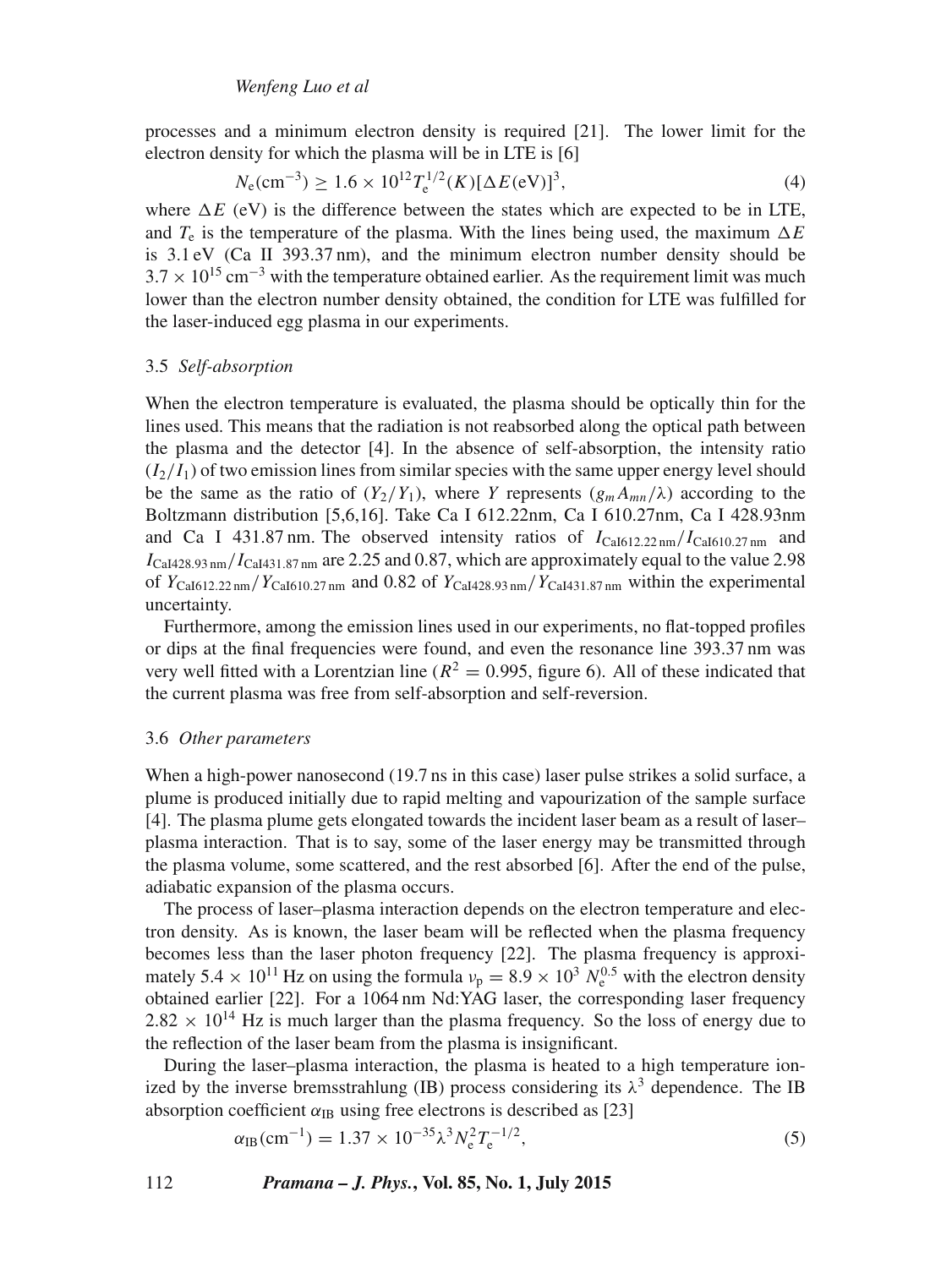where  $\lambda$  ( $\mu$ m) is the wavelength of the laser photons,  $T_e$  (K) is the electron temperature, and  $N_e$  (cm<sup>-3</sup>) is the electron number density. With the experimental results, the IB absorption coefficient  $\alpha_{\text{IB}}$  was about 2.9 × 10<sup>-6</sup> cm<sup>-1</sup>.

## **4. Conclusions**

In this paper, the elemental composition of egg shell was first studied using LIBS technique. Based on its plasma spectra, iron, magnesium, aluminum, and calcium elements were identified. Using the Stark-broadened profile of the once-ionized calcium emission line at 393.37 nm, the electron number density of the egg shell plasma was calculated to be  $6.1 \times 10^{16}$  cm<sup>-3</sup>. The plasma temperature was inferred to be 5956 K using the Boltzmann plot method with Ca I lines (442.54, 443.50, 452.69, 458.59, 610.27 and 612.22 nm). With the experimental results, the laser-induced plasma was verified to satisfy the LTE and optically thin models. At the same time, experiments also demonstrated that the IB process is an efficient plasma-heating mechanism and the IB absorption coefficient  $\alpha_{IB}$  is approximately  $2.9 \times 10^{-6}$  cm<sup>-1</sup>.

#### **Acknowledgements**

Author wants to thank State Key Laboratory of Transient Optics and Photonics, Xi'an Institute of Optics and Precision Mechanics, CAS. This work is supported by Scientific Research Program Funded by Shaanxi Provincial Education Department (2013JK0607) and by General Program Funded by Youth Foundation of Xi'an University of Posts and Telecommunications (ZL2013-14). This work is also supported by the Natural Science Foundation of Shaanxi Province of China (2013JM1008) and National Natural Science Foundation of China (11304247).

#### **References**

- [1] B Kearton and Y Mattley, *Nature Photon.* **537**, 2 (2008)
- [2] W F Luo, X X Zhao, Q B Sun, C X Gao, J Tang, H J Wang and W Zhao, *Pramana J. Phys.* **945**, 74 (2010)
- [3] M Jandaghi, P Parvin, M J Torkamany and J Sabbaghzadeh, *J. Phys. D: Appl. Phys.* **205301**, 42 (2009)
- [4] J P Singh and S N Thakur, *Laser-induced breakdown spectroscopy* (Elsevier Science BV, Amsterdam, 2006)
- [5] A W Miziolek, V Palleschi and I Schechter, *Laser-induced breakdown spectroscopy (LIBS): Fundamentals and applications* (Cambridge University Press, New York, 2006)
- [6] D A Cremers and L J Radziemski, *Handbook of laser-induced breakdown spectroscopy* (John Wiley & Sons, Chichester, 2006)
- [7] W F Luo, X X Zhao, H Y Zhu, D D Li and X L Li, *High Power Laser Part. Beams* **1690**, 25 (2013)
- [8] X X Zhao, *High Power Laser Part. Beams* **2519**, 23 (2011)
- [9] A K Knight, N L Scherbarth, D A Cremers and M J Ferris, *Appl. Spectrosc.* **331**, 54 (2000)